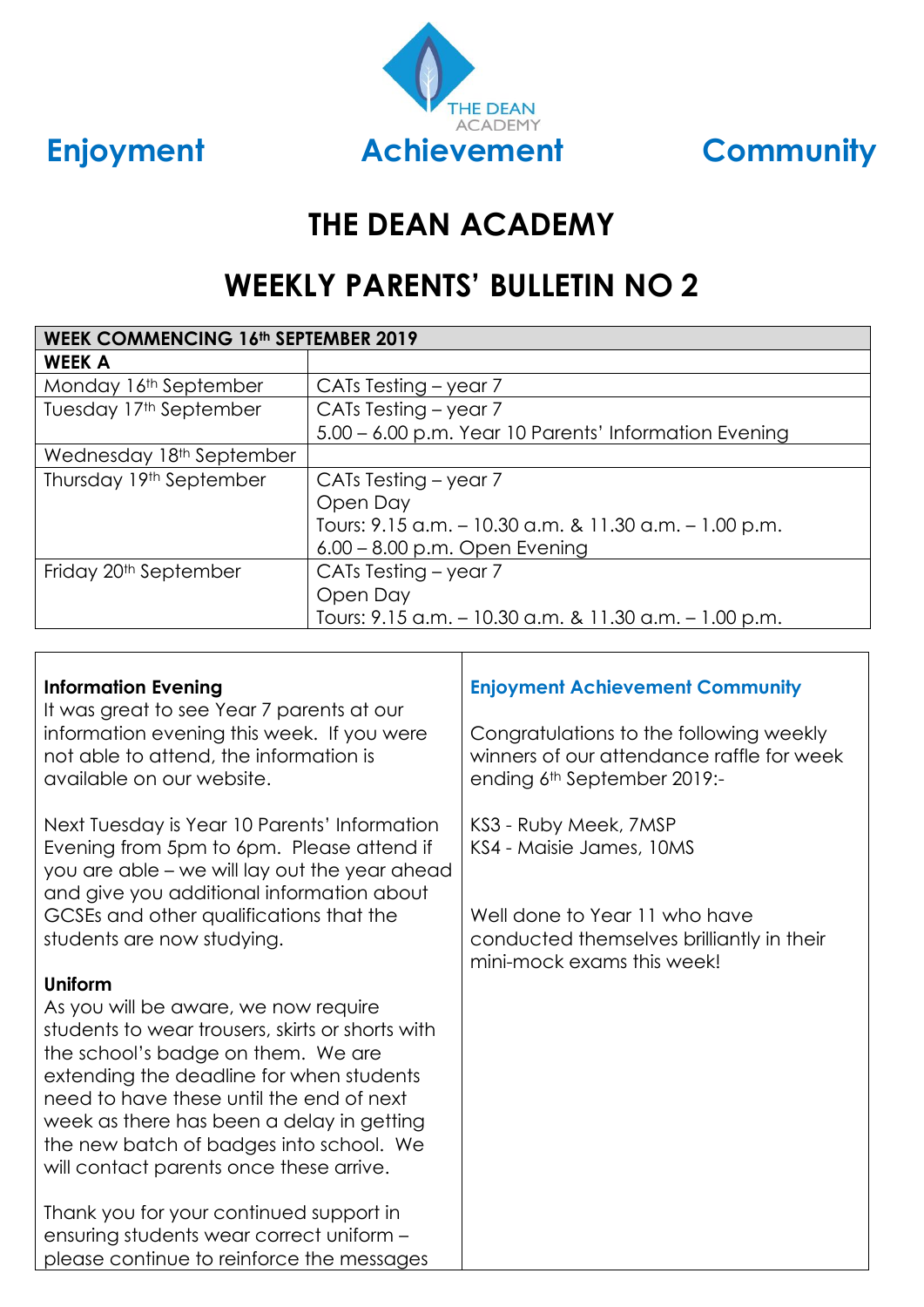

### **Clubs**

Please see the list of Clubs/Activities below as it stands at the moment – more will be added over the coming weeks. An example of an exciting new club is Ecoclub on a Tuesday lunchtime. If students are particularly concerned about environmental issues and would like to act as a community, this is for them! We are going for the Eco-Schools Award.

## **Student Photographs**

Year 7 and Year 11 photographs will take place on 4<sup>th</sup> October.

## **Tom Beveridge - Headteacher**

### **LETTERS SENT HOME THIS WEEK:-**

- Year 10 Parents' Information Evening 10/09/19
- Paris Trip Parents' Meeting Letter -10/09/19
- English Literature GCSE Trip "An Inspector Calls" 03/09/19

## **CAREERS NEWS**

- **NHS Apprenticeship Open Day – Saturday 14th September at Redwood Education Centre, Gloucestershire Royal Hospital 12.00 p.m.-1.00 p.m.** This is a fantastic opportunity for those who are interested in a career with NHS; students will have the opportunity to meet and talk with Nurses and healthcare professionals about what being an apprentice on wards is like.
- **Gloucestershire Constabulary Open Day – Saturday 14th September from 10.00 a.m.- 3.00 p.m.** This **FREE** event will take place at Gloucestershire Constabulary's HQ in Quedgeley, and is guaranteed to be a fun-filled and informative day out for all of the family. For more information please visit:

<https://www.gloucestershire.police.uk/events/open-day-2019/>

- **National Apprenticeship Show 2019! – On Tuesday 1st October & Wednesday 2nd October 2019** Cheltenham Racecourse will host the National Apprenticeship Show, with over 60 employers and providers showcasing opportunities to thousands of visitors in a lively, interactive, fun and informative setting. Members of the Lifelong Learning Team from Gloucestershire Hospitals NHS Foundation Trust will be attending this event – come and see us! We will be happy to discuss the apprenticeships offered at our Trust and career pathways available. For further information and to book please visit [https://www.nationalapprenticeshipshow.org/west/.](https://www.nationalapprenticeshipshow.org/west/)
- **Bristol Old Vic Theatre Open Day – Saturday 19th October at Downside Road**. This is a great opportunity for students interested in creative and technical courses. Courses include: Production Arts and Costume for Theatre, Film and TV. To book your place visit: oldvic.ac.uk/open-day
- **The University of Gloucestershire (Oxstalls Campus) – Saturday 26th October.** This is a free family event which will have expert speakers, Careers Advisors, activities and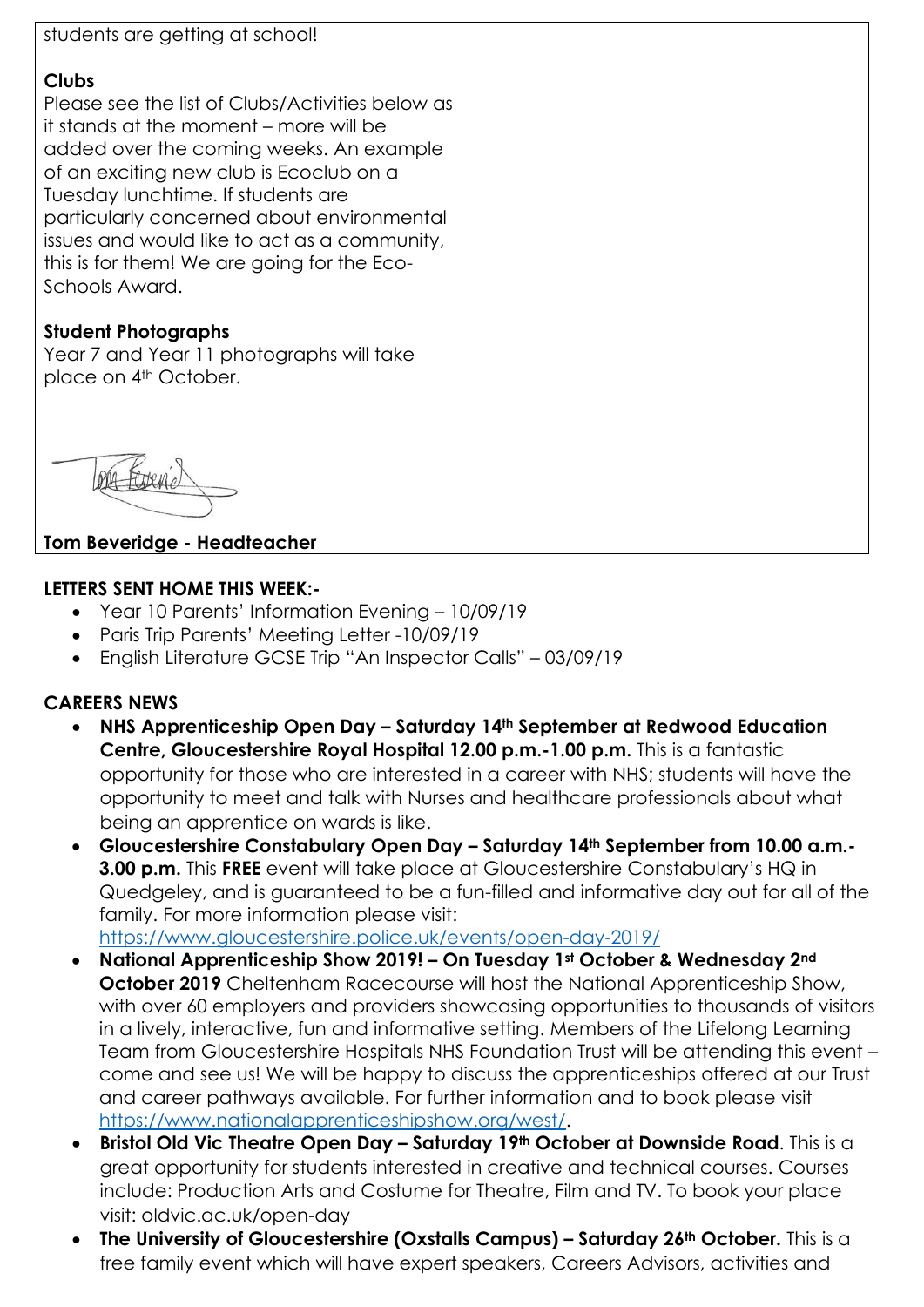support for Parents and Carers. If you would like to attend the event, please book a place at:<https://www.grows.ac.uk/activities-and-events/find-your-future-2019-1>



## **SCHOOL BUS INFORMATION**

Students should carry their bus passes at all times and the passes are valid for the whole year. If a pass is lost or damaged a replacement pass will cost £5.00 obtainable from Shire Hall, Gloucester only.

If you need to obtain a replacement bus pass for your child please visit: [www.gloucestershire.gov.uk/applyforabuspass](http://www.gloucestershire.gov.uk/applyforabuspass) to pay for your pass online. Replacement passes can no longer be ordered and paid for by telephone. If you need to enquire about the spare seat scheme please visit: [www.gloucestershire.gov.uk/spareseat](http://www.gloucestershire.gov.uk/spareseat)

If you are enquiring about your existing spare seat application and you have received an email receipt from Shire Hall, this means applications are currently being processed and you will be contacted by email in due course with the outcome.

Alternatively, you may be able to find the information you require by visiting the Gloucestershire County Council website: [www.gloucestershire.gov.uk/education](http://www.gloucestershire.gov.uk/education) where council information and services can be accessed 24 hours a day. If a student misses a bus or is refused travel home because they do not have their bus pass they should come back into the school so that parents can be contacted or arrangements can be made to get them home.

If a student forgets their bus pass they should see Theresa Whatley, Head's PA before 12.30 p.m. on the day who will contact Shire Hall to gain permission for the student to travel home that day otherwise they may be refused travel home.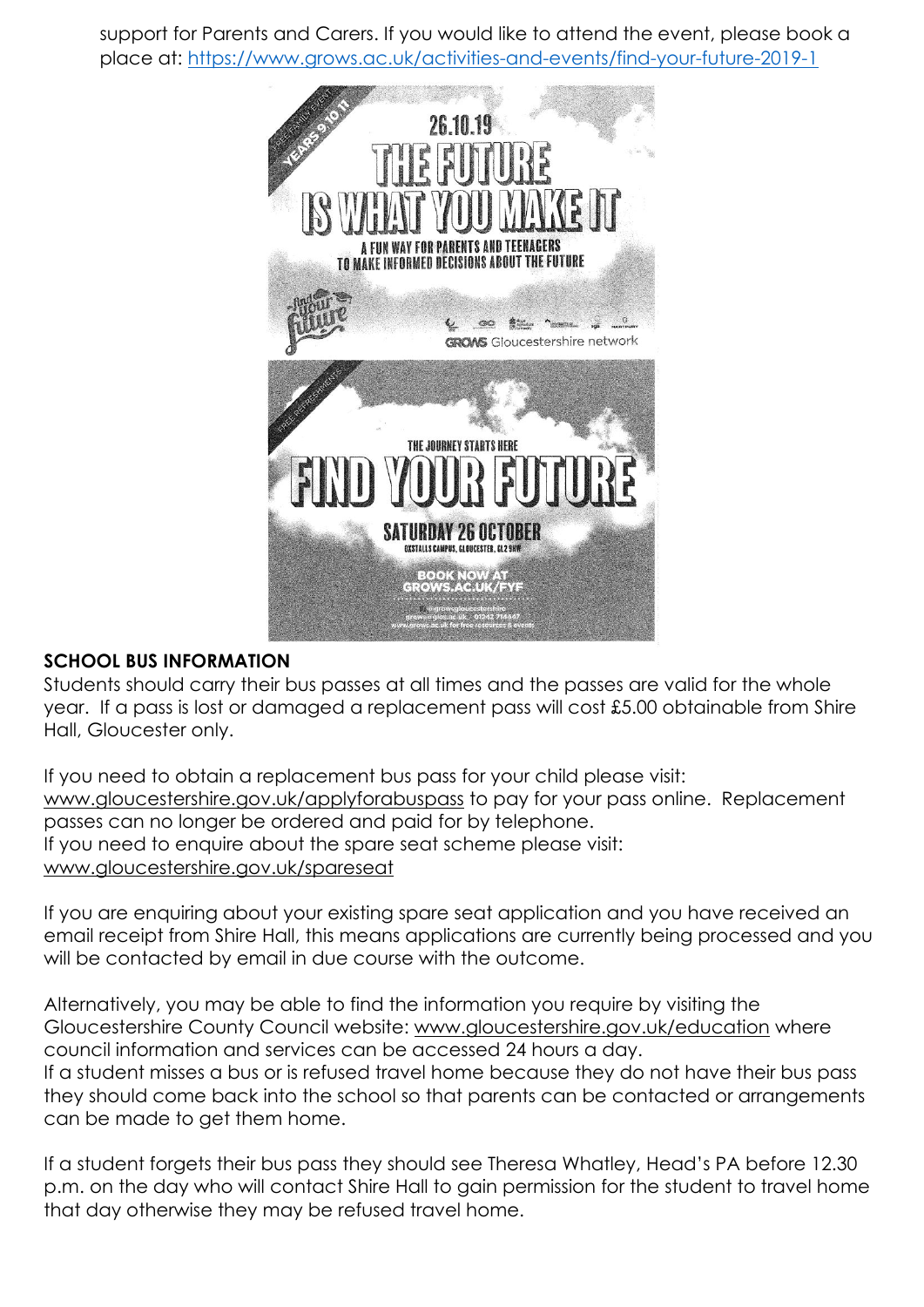### **UNIFORM**

A reminder for parents that our school uniform and PE kit are compulsory for all students. Please see the school website for full details of the school uniform and PE kit. [www.thedeanacademy.org](http://www.thedeanacademy.org/)

**Our uniform suppliers are:-** Trutex Schoolwear, 99 Northgate Street, Gloucester, GL1 2AA, Tel No: 0845 521 0645, [www.gloucester.trutex.com](http://www.gloucester.trutex.com/)

**PE Kit is available from:** Macron Store, Unit 2.2, Barnwood Point, Corinium Avenue, Gloucester, GL4 3HX Tel No: 01452 386400, [www.macronstoregloucester.com](http://www.macronstoregloucester.com/)

#### **FREE SCHOOL MEALS**

Apply online for Free School Meals. Check to see if you are eligible. [www.gloucestershire.gov.uk/freeschoolmeals](http://www.gloucestershire.gov.uk/freeschoolmeals)

| <b>DAY</b> | <b>TIME</b>   | <b>CLUB/ACTIVITY</b>                                                                                                                                             | <b>VENUE</b>                                 | <b>ADDITIONAL</b><br><b>DETAILS</b>   | <b>STAFF</b>                          |
|------------|---------------|------------------------------------------------------------------------------------------------------------------------------------------------------------------|----------------------------------------------|---------------------------------------|---------------------------------------|
| Monday     | $1.30 - 2.10$ | <b>Basketball &amp; Squash</b>                                                                                                                                   | Sports Hall &<br>Squash Courts               | All years                             | Mr Glynn/Mrs<br>Jones/Mr<br>Stradling |
| Monday     | $1.30 - 2.10$ | Lunchtime Homework<br>Club                                                                                                                                       | C6                                           | All years - bring<br>your lunch along | Ms McCormick                          |
| Monday     | $3.15 - 4.30$ | After School<br>Homework Club                                                                                                                                    | Y1                                           | All years                             | Ms McCormick                          |
|            |               | Free Late Bus - please<br>book in Resources at<br>break or lunchtime.<br>Bus will leave school at<br>approximately 4.40<br>p.m.                                  |                                              |                                       |                                       |
|            |               |                                                                                                                                                                  |                                              |                                       |                                       |
| Tuesday    | $1.30 - 2.00$ | Eco Club                                                                                                                                                         | E11                                          | All years                             | Mrs Price                             |
| Tuesday    | $1.30 - 2.10$ | Badminton & Squash                                                                                                                                               | Sports Hall &<br>Squash Courts               | All years                             | Mr Glynn/Mrs<br>Jones/Mr<br>Stradling |
| Tuesday    | $1.30 - 2.10$ | Lunchtime Homework<br>Club                                                                                                                                       | C6                                           | All years - bring<br>your lunch along | Ms McCormick                          |
| Tuesday    | $3.15 - 4.30$ | After School<br>Homework Club<br>Free Late Bus - please<br>book in Resources at<br>break or lunchtime.<br>Bus will leave school at<br>approximately 4.40<br>p.m. | Y1                                           | All years                             | Ms McCormick                          |
| Tuesday    | $3.30 - 4.30$ | Creative Writing Club                                                                                                                                            | G <sub>5</sub>                               | All welcome                           | Mr McNeill                            |
| Tuesday    | $3.30 - 4.30$ | Year 11 Geography<br>Revision                                                                                                                                    | E11                                          | Year 11                               | Mrs Price                             |
|            |               |                                                                                                                                                                  |                                              |                                       |                                       |
| Wednesday  | $1.30 - 2.10$ | Clay Club                                                                                                                                                        | A <sub>1</sub>                               | Year 7, 8 & 9<br>(Week B only)        | Mrs Charles                           |
| Wednesday  | $1.30 - 2.10$ | Code Club                                                                                                                                                        | Y block                                      | All years                             | Mr Warren                             |
| Wednesday  | $1.30 - 2.10$ | Football & Squash                                                                                                                                                | Sports Hall/<br>Astroturf &<br>Squash Courts | All years                             | Mr Glynn/Mrs<br>Jones/Mr<br>Stradling |
| Wednesday  | $1.30 - 2.10$ | Lunchtime Homework<br>Club                                                                                                                                       | C <sub>6</sub>                               | All years - bring<br>your lunch along | Ms McCormick                          |
| Wednesday  | $3.15 - 4.30$ | After School                                                                                                                                                     | Y1                                           | All years                             | Ms McCormick                          |

#### **LUNCHTIME AND AFTER SCHOOL CLUBS – 2019/2020**